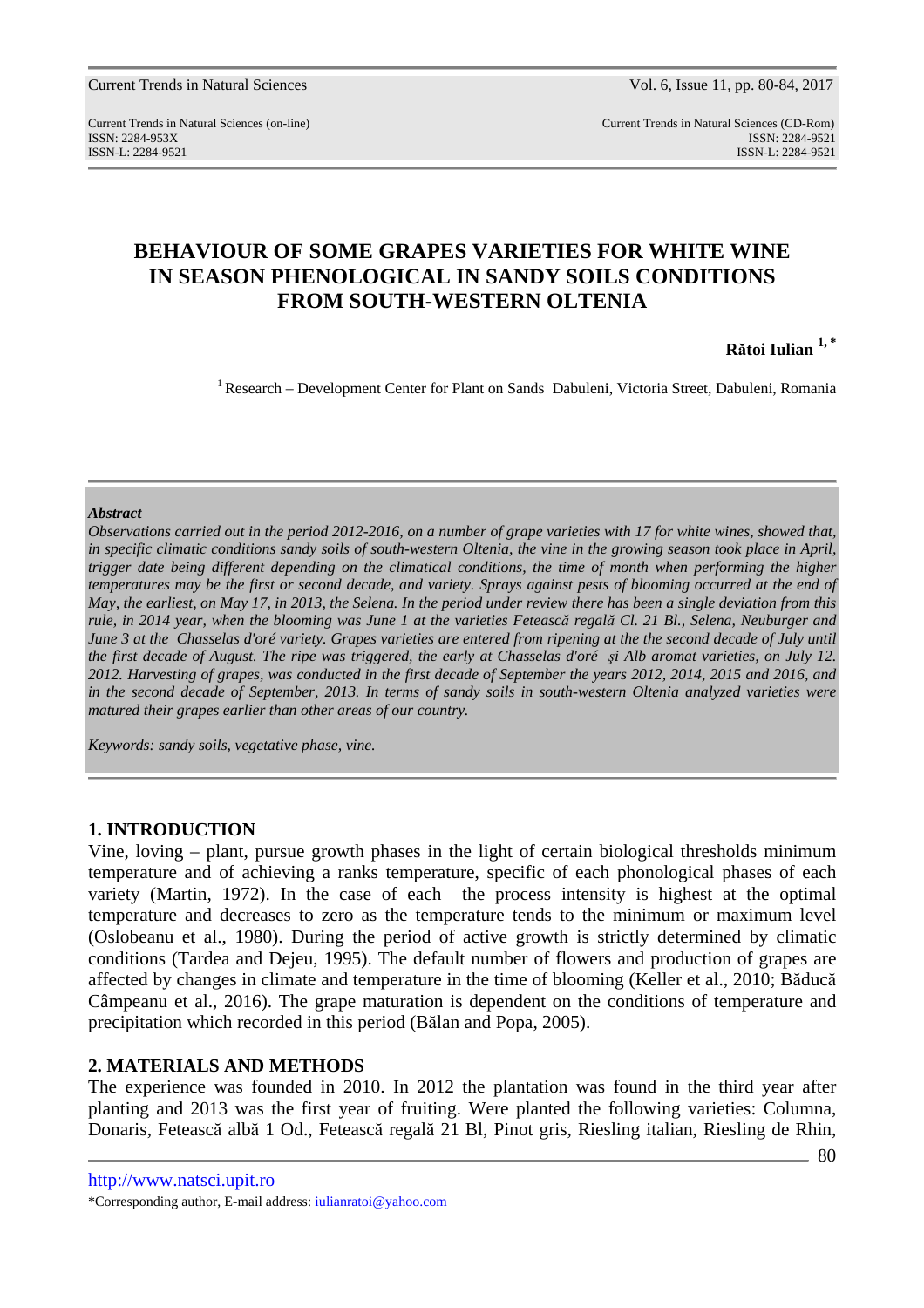| Current Trends in Natural Sciences           | Vol. 6, Issue 11, pp. 80-84, 2017           |
|----------------------------------------------|---------------------------------------------|
| Current Trends in Natural Sciences (on-line) | Current Trends in Natural Sciences (CD-Rom) |
| ISSN: 2284-953X                              | ISSN: 2284-9521                             |
| ISSN-L: 2284-9521                            | ISSN-L: 2284-9521                           |

Neuburger, Chasselas d'ore, Muscat Ottonel, Sauvignon blanc, Alb aromat, Grasă de Cotnari, Brumăriu, Blasius, Sauvignon, Selena. Planting density is 3787 vines/hectare, density that results from planting distances of 2.2/1.2 m. In the 2012-2016 period, they occurred less favourable conditions for vines. In 5 years, only one was normal, in terms of climate, vine, 2013 year, when the absolute minimum temperature was  $-18.1^{\circ}$ C, temperature did not affect the viability of primary buds. In 3 years of recorded temperatures were below strength buds and other organs of the vine, namely in 2012, when the absolute minimum temperature was  $-24,3^{\circ}$ C, 2015 year 2015 with an absolute minimum temperature of  $-25.1^{\circ}$ C and 2016 year when the absolute minimum temperature was de -23,4<sup>0</sup>C. In these three years resistant only some of the buds, that were located in snow layer, which was 25-30 cm thick. In 2014 year, although the vines did not suffer due to low temperatures, grape production was affected by the large amount of rainfall, 994 mm annual and 640,7 mm in vegetative period, over the rainfall multiannual average. They made observations and determinations experimental on the main stages of vegetation (enter in vegetation, blooming, the ripening and grape maturation).

### **3. RESULTS AND DISCUSSIONS**

The main climatic data from the 2012-2016 period, we have analyzed were average monthly temperature and monthly rainfall (table 1). Hence, in all the years there have been favourable climatic conditions for carrying out the optimal or near optimal vegetation vines.

| Climatic         | Year |        | Month    |       |           |       |       |       |      |       | Average |      |       |       |
|------------------|------|--------|----------|-------|-----------|-------|-------|-------|------|-------|---------|------|-------|-------|
| element          |      |        | П        | Ш     | <b>IV</b> |       | VI    | VII   | VIII | IX    | Х       | ΧI   | XІІ   | /sum  |
| Average          | 2012 | 0.7    | $-6.6$   | 7.1   | 13.9      | 17.2  | 23.3  | 26.8  | 24.3 | 19.9  | 15.8    | 6.7  | 2.3   | 12.6  |
| temperature      | 2013 | $-1.1$ | 5.1      | 5.6   | 14.3      | 20    | 21.5  | 23.5  | 24.1 | 17.8  | 11.4    | 8    |       | 12.6  |
| $(^0\mathrm{C})$ | 2014 | 1.9    | 2        | 9.9   | 12.6      | 16.6  | 20.7  | 23.1  | 23.7 | 18.3  | 12      | 5.4  | 1.1   | 12.3  |
|                  | 2015 | 0.7    | 2.2      | 6.8   | 12.5      | 19.2  | 20.5  | 24.8  | 24.3 | 20.1  | 11.2    | 8.5  | 4.1   | 12.9  |
|                  | 2016 | $-3.1$ | 7.1      | 8.3   | 15        | 16.9  | 23.6  | 24.8  | 24.3 | 20.1  | 10.8    | 5.38 | 0.10  | 12.8  |
| Annual           | 2012 | 64.6   | $\Omega$ | 0.4   | 66.6      | 93.8  | 32.4  | 8.2   | 21.8 | 8     | 30.6    | 31.7 | 25.4  | 386.5 |
| rainfall         | 2013 | 3.4    | 4.7      | 46.4  | 38.6      | 61    | 105.2 | 36.2  | 30.8 | 36    | 50.2    | 38.4 | 0.6   | 451.5 |
| (mm)             | 2014 | 41.9   | 27.8     | 62    | 123.8     | 117.4 | 92    | 125.6 | 16   | 165.9 | 42.8    | 40   | 138.8 | 994   |
|                  | 2015 | 45.5   | 31.2     | 52.6  | 67.2      | 52.4  | 134.2 | 11    | 48.4 | 84.8  | 93.8    | 87.8 | 26.2  | 735.1 |
|                  | 2016 | 81.4   | 40.2     | 113.2 | 60.2      | 104.4 | 53.2  | 31.6  | 10.4 | 37.6  | 123.5   | 66.4 | 11.2  | 733.3 |

*Table 1. The main climatic data from 2012-2016 period*

Entry vine in vegetation occurred in April, once the beginning is different, depending on climatic conditions, time of the month when making the big temperatures, which may be first or second decade, and variety (table 2).

*Table 2. The start of vegetation at some varieties of vine grapes for white wines during 2012-2016 period* 

| <b>Variety</b>            |       | Year  |       |       |       |          |  |  |  |
|---------------------------|-------|-------|-------|-------|-------|----------|--|--|--|
|                           | 2012  | 2013  | 2014  | 2015  | 2016  | interval |  |  |  |
| Riesling italian          | 14.04 | 18.04 | 17.04 | 14.04 | 07.04 | 7-18.04  |  |  |  |
| Columna                   | 13.04 | 19.04 | 13.04 | 16.04 | 05.04 | 5-19.04  |  |  |  |
| Donaris                   | 12.04 | 19.04 | 12.04 | 14.03 | 05.04 | 5-19.04  |  |  |  |
| Feteascăalbă Cl. 1 Od.    | 14.04 | 19.04 | 16.04 | 14.04 | 06.04 | 6-19.04  |  |  |  |
| Feteascăregală Cl. 21 Bl. | 14.04 | 20.04 | 15.04 | 14.04 | 04.04 | 4-20.04  |  |  |  |
| Pinot gris                | 12.04 | 21.04 | 17.04 | 17.04 | 08.04 | 8-21.04  |  |  |  |
| Riesling de Rhin          | 14.04 | 22.04 | 18.04 | 17.04 | 07.04 | 7-22.04  |  |  |  |

http://www.natsci.upit.ro

\*Corresponding author, E-mail address: iulianratoi@yahoo.com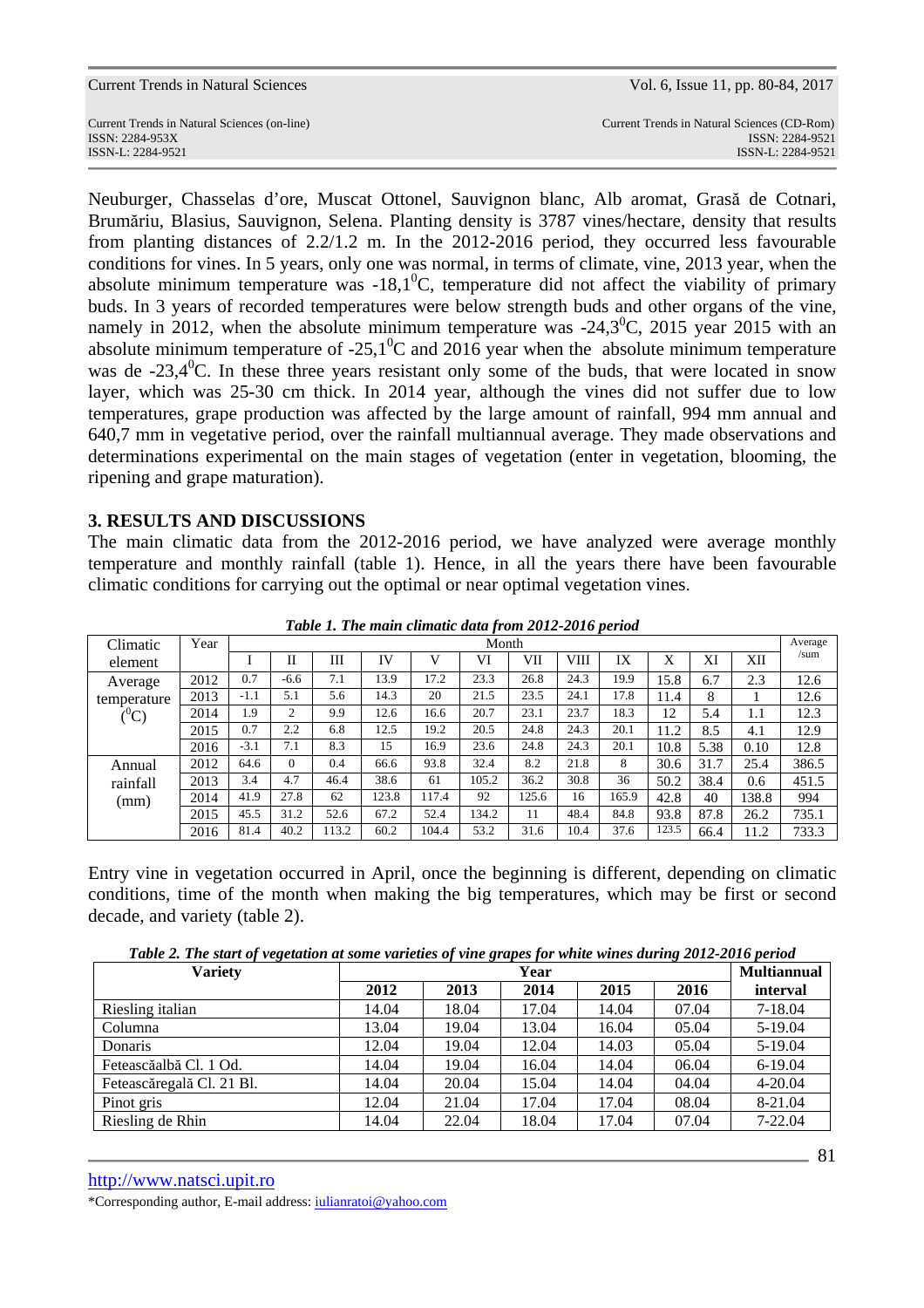Current Trends in Natural Sciences (on-line) Current Trends in Natural Sciences (CD-Rom) ISSN: 2284-953XISSN: 2284-9521 ISSN-L: 2284-9521 ISSN-L: 2284-9521

| Neuburger             | 16.04 | 19.04 | 18.04 | 17.04 | 07.04 | $7 - 18.04$ |
|-----------------------|-------|-------|-------|-------|-------|-------------|
| Chasselasd'oré        | 10.04 | 18.04 | 16.04 | 15.04 | 06.04 | 6-18.04     |
| <b>Muscat Ottonel</b> | 14.04 | 19.04 | 18.04 | 17.04 | 07.04 | 7-19.04     |
| Sauvignon blanc       | 11.04 | 18.04 | 18.04 | 16.04 | 07.04 | 7-18.04     |
| Albaromat             | 11.04 | 17.04 | 15.04 | 15.04 | 06.04 | 6-17.04     |
| Grasă de Cotnari      | 13.04 | 20.04 | 15.04 | 15.04 | 05.04 | 5-20.04     |
| Brumăriu              | 09.04 | 17.04 | 22.04 | 17.04 | 06.04 | $6 - 22.04$ |
| <b>Blasius</b>        | 14.04 | 19.04 | 22.04 | 16.04 | 07.04 | $7 - 22.04$ |
| Sauvignon             | 13.04 | 19.04 | 19.04 | 16.04 | 07.04 | 7-19.04     |
| Selena                | 05.04 | 16.04 | 15.04 | 15.04 | 03.04 | $3-16.04$   |

The earliest entry in vegetation was started in 2016, when the average monthly temperature was 15<sup>0</sup>C, with temperature higher than other years with  $0.7$ <sup>o</sup>C, comparative 2014 and 2,5<sup>0</sup>C, comparative 2015 year. Variety that went into the early growing season was Selena variety, namely into the item on April 3, 2016. The same variety entered in vegetation on April 16, 2013. The later entered in vegetation, on April 22, variety Riesling de Rhin, in 2013, and Brumăriu and Blasius,in 2014 year.

Phenophase early flowering took place in end May, the earliest on May 17, 2013, the variety Selena (table 3). During this period it was registered only deviation from this rule, namely in 2014, when the starting date of flowering was June 1st at varieties Fetească regală Cl. 21 Bl., Selena, Neuburger and June 3, at Chasselas d'oré, variety.

| <b>Variety</b>            |       |       |       | <b>Multiannual</b> |       |             |
|---------------------------|-------|-------|-------|--------------------|-------|-------------|
|                           | 2012  | 2013  | 2014  | 2015               | 2016  | interval    |
| Riesling italian          | 20.05 | 19.05 | 31.05 | 25.05              | 27.05 | 19-31.05    |
| Columna                   | 23.05 | 19.05 | 30.05 | 25.05              | 25.05 | 19-30.05    |
| Donaris                   | 20.05 | 19.05 | 31.05 | 23.05              | 25.05 | 19-31.05    |
| Feteascăalbă Cl. 1 Od.    | 19.05 | 19.05 | 28.05 | 23.05              | 27.05 | 19-28.05    |
| Feteascăregală Cl. 21 Bl. | 19.05 | 19.05 | 01.06 | 23.05              | 27.05 | 19.05-01.06 |
| Pinot gris                | 19.05 | 19.05 | 29.05 | 24.05              | 26.05 | 19-29.05    |
| Riesling de Rhin          | 20.05 | 20.05 | 30.05 | 24.05              | 26.05 | 20-30.05    |
| Neuburger                 | 19.05 | 19.05 | 01.06 | 24.05              | 28.05 | 19.05-01.06 |
| Chasselasd'oré            | 18.05 | 19.05 | 03.06 | 24.05              | 26.05 | 18.05-03.06 |
| <b>Muscat Ottonel</b>     | 20.05 | 19.05 | 29.05 | 24.05              | 28.05 | 19-28.05    |
| Sauvignon blanc           | 20.05 | 18.05 | 30.05 | 25.05              | 27.05 | 18-30.05    |
| Albaromat                 | 18.05 | 19.05 | 02.06 | 24.05              | 27.05 | 18.05-02.06 |
| Grasă de Cotnari          | 21.05 | 20.05 | 31.05 | 24.05              | 26.05 | 20-31.05    |
| Brumăriu                  | 21.05 | 18.05 | 31.05 | 24.05              | 24.05 | 18-31.05    |
| <b>Blasius</b>            | 22.05 | 18.05 | 30.05 | 25.05              | 30.05 | 18-30.05    |
| Sauvignon                 | 22.05 | 18.05 | 31.05 | 25.05              | 27.05 | 18-31.05    |
| Selena                    | 21.05 | 17.05 | 01.06 | 25.05              | 28.05 | 17-28.05    |

*Table 3. The start of bloomering phenophase at some varieties of vine grapes for white wines during 2012-2016 period* 

During the same year, between the start flowering dates, at varieties analyzed, there was a difference of 3-6 days. In 2014 year, the start of flowering took place later in the analyzed period. In the 2012-2016 periods, the varieties of grapes for white wines entered in ripening from the second decade of July until the first decade of August (table 4).

http://www.natsci.upit.ro

<sup>\*</sup>Corresponding author, E-mail address: iulianratoi@yahoo.com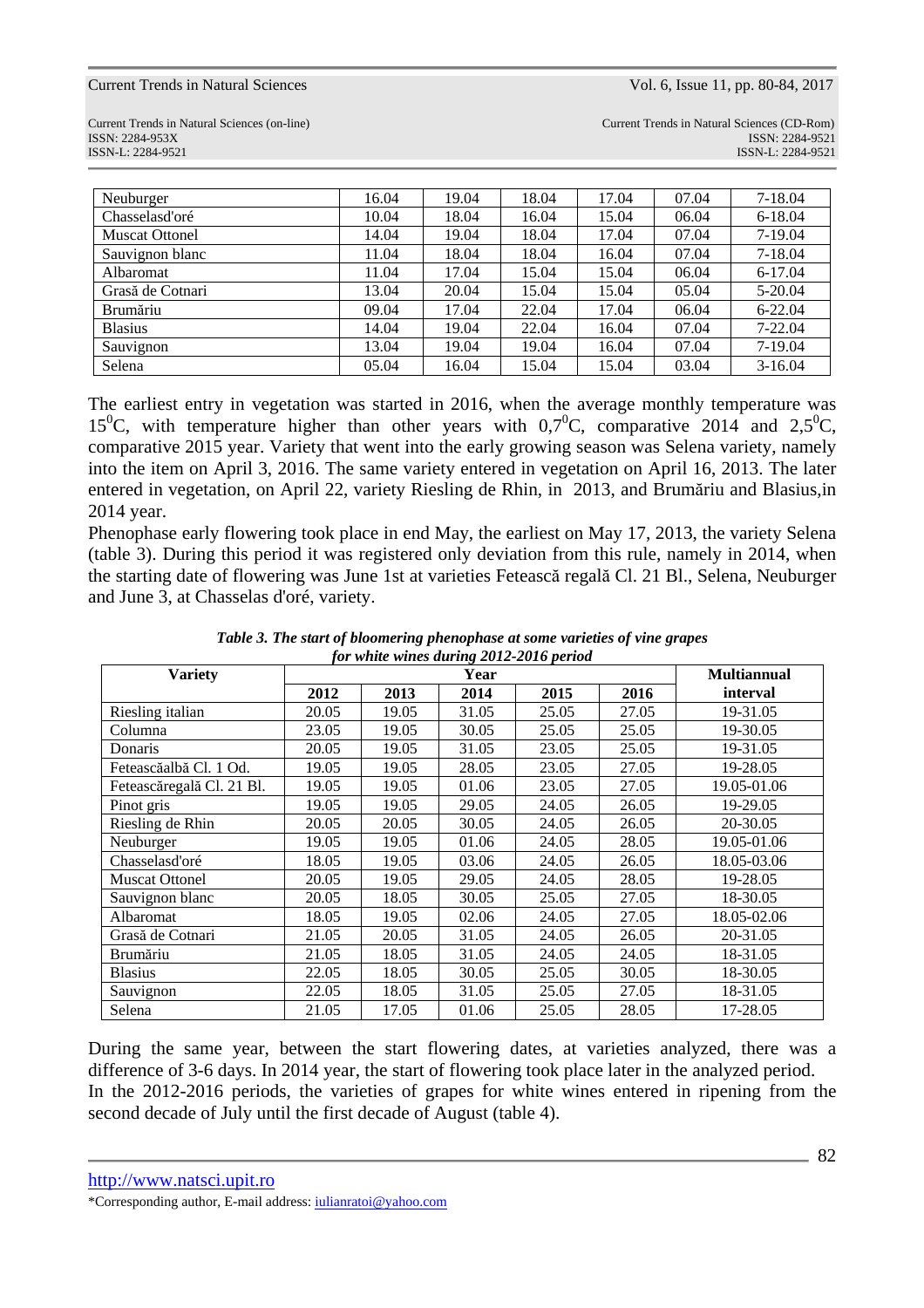Current Trends in Natural Sciences (on-line) Current Trends in Natural Sciences (CD-Rom) ISSN: 2284-953XISSN: 2284-9521 ISSN-L: 2284-9521 ISSN-L: 2284-9521

| $\bullet$<br><b>Variety</b> |       |       | Year  |       | $\bullet$ | <b>Multiannual</b> |
|-----------------------------|-------|-------|-------|-------|-----------|--------------------|
|                             | 2012  | 2013  | 2014  | 2015  | 2016      | interval           |
| Riesling italian            | 20.07 | 29.07 | 27.07 | 29.07 | 28.07     | 20-29.07           |
| Columna                     | 22.07 | 24.07 | 01.08 | 25.07 | 23.07     | 22.07-01.08        |
| Donaris                     | 21.07 | 25.07 | 01.08 | 28.07 | 19.07     | 19.07-01.08        |
| Feteascăalbă Cl. 1 Od.      | 20.07 | 20.07 | 01.08 | 24.07 | 25.07     | 20.07-01.08        |
| Feteascăregală Cl. 21 Bl.   | 20.07 | 22.07 | 04.08 | 24.07 | 27.07     | 20.07-04.08        |
| Pinot gris                  | 20.07 | 21.07 | 04.08 | 27.07 | 26.07     | 20.07-04.08        |
| Riesling de Rhin            | 20.07 | 25.07 | 31.07 | 29.07 | 28.07     | 20-31.07           |
| Neuburger                   | 19.07 | 25.07 | 04.08 | 16.07 | 23.07     | 16.07-04.08        |
| Chasselasd'oré              | 12.07 | 17.07 | 04.08 | 16.07 | 17.07     | 12.07-04.08        |
| <b>Muscat Ottonel</b>       | 22.07 | 20.07 | 27.07 | 16.07 | 17.07     | 16-27.07           |
| Sauvignon blanc             | 21.07 | 27.07 | 07.08 | 24.07 | 21.07     | 21.07-07.08        |
| Albaromat                   | 12.07 | 19.07 | 29.07 | 24.07 | 25.07     | 12-25.07           |
| Grasă de Cotnari            | 19.07 | 27.07 | 04.08 | 30.07 | 23.07     | $1-.07-04.08$      |
| Brumăriu                    | 22.07 | 25.07 | 04.08 | 05.08 | 27.07     | 22.07-05.08        |
| <b>Blasius</b>              | 23.07 | 22.07 | 31.07 | 18.07 | 25.07     | 18-31.07           |
| Sauvignon                   | 21.07 | 26.07 | 29.07 | 28.07 | 26.07     | 21-29.07           |
| Selena                      | 20.07 | 25.07 | 03.08 | 26.07 | 26.07     | 20.07-03.08        |

*Table 4. Entry in ripening phase at some varieties of vine grapes for white wines during 2012-2016 period* 

The ripening began, the early at Chasselas d'oré and Alb aromat varieties, on data of July 12, 2012, the third year after planting, when grape production was lower.

The late-ripening entered the Sauvignon blanc, on 7 August, 2014. Except varieties Chasselas d'oré and Alb aromat, which having the character of earliness, differences of days between dates for the first fruits of varieties analyzed are from 3 to 11 days, depending on the agricultural year.

Harvesting grapes in the five years analyzed, was conducted in the first decade of September the years 2012, 2014, 2015 and 2016, and in the second decade of September, 2013 (table 5). In conditions of sandy soils in south-western Oltenia maturing varieties analyzed their grapes earlier than other areas of our country. The earliest grapes have matured in 2012 when the variety Chasselas d'oré, when the harvest maturity reached on August 15. Vine variety that has swept the grapes too later was Sauvignon blanc, on September 16, 2013. Of late varieties enumerate Selena, Sauvignon, Donaris, Sauvignon blanc. Grape maturation is dependent, to a lesser extent, and the load of grapes per vine, being late for a higher production.

*Table 5. The maturation of grapes at some varieties of vine grapes for white wines during 2012-2016 period* 

| 70 T T<br><b>Variety</b>  |       | <b>Multiannual</b> |       |       |       |              |
|---------------------------|-------|--------------------|-------|-------|-------|--------------|
|                           | 2012  | 2013               | 2014  | 2015  | 2016  | interval     |
| Riesling italian          | 03.09 | 14.09              | 01.09 | 10.09 | 09.09 | 01-14.09     |
| Columna                   | 02.09 | 12.09              | 05.09 | 08.09 | 08.09 | 02-12.09     |
| Donaris                   | 02.09 | 16.09              | 05.09 | 08.09 | 05.09 | $02 - 16.09$ |
| Feteascăalbă Cl. 1 Od.    | 04.09 | 08.09              | 05.09 | 06.09 | 08.09 | 05-08.09     |
| Feteascăregală Cl. 21 Bl. | 05.09 | 09.09              | 06.09 | 05.09 | 08.09 | 05-09.09     |
| Pinot gris                | 04.09 | 09.09              | 06.09 | 08.09 | 08.09 | 04-09.09     |
| Riesling de Rhin          | 03.09 | 14.09              | 05.09 | 10.09 | 09.09 | 03-14.09     |
| Neuburger                 | 03.09 | 14.09              | 06.09 | 02.09 | 08.09 | 02-14.09     |
| Chasselasd'oré            | 15.08 | 03.09              | 02.09 | 31.08 | 05.09 | 15.08-05.09  |

http://www.natsci.upit.ro

\*Corresponding author, E-mail address: iulianratoi@yahoo.com